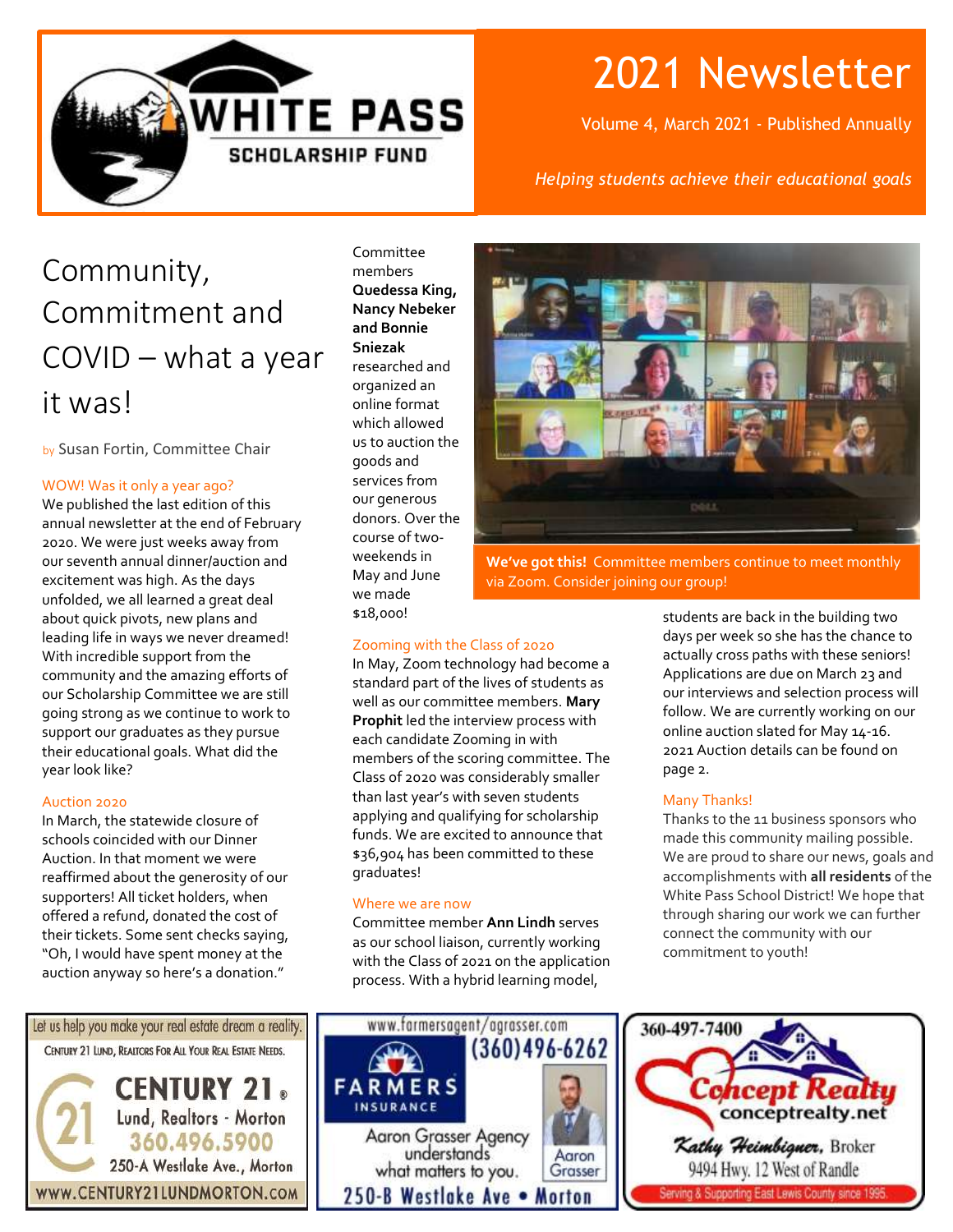

## Scholarship Recipient Spotlight

by Kasey Coleman, White Pass Class of 2019 Scholarship Recipient

When I started Neumont College of Computer Science in 2019, I thought I was fully prepared for what was yet to come. But when COVID hit Utah and we were all forced to go virtual and into quarantine I learned quickly that I was wrong. Without the White Pass Scholarship I would be in a very different place. The scholarship had helped me have a home workspace that allowed me to maintain my 4.0 GPA. I feel that I was less overwhelmed about being in a home workspace and not in a classroom environment like I had my first year. I am certain things would have been so different without this scholarship. The scholarship allowed me to move to Utah and pursue a bachelor's degree in software engineering. I can never thank the community enough for the help that I have received through the White Pass Scholarship Fund.

### 2021 Online Auction -- May 14-16!

## Auction – Something for everyone!

We are gearing up for our 2021 Auction! This year, as we did in 2020, we will use a Facebook Online Auction format. Here's our timeline….

**Securing Donations:** From now through the end of April we are seeking donations of goods and services from businesses and individuals. The possibilities for donations are endless. Consider donating hand-crafted treasures, firewood, excursions, adventures or gift certificates. To donate or to brainstorm possibilities, please email Bonnie [\(bonniesniezak@gmail.com\)](mailto:bonniesniezak@gmail.com), Quedessa [\(quedessa@centurytel.net\)](mailto:quedessa@centurytel.net), or call Nancy at 360-497-3791 ext 4002.

**Auction Promotion:** Begin checking our Facebook page or Instagram in mid-April. Auction items will be posted as we receive them with donors' names acknowledged. Items will continue to populate our online-auction FB page so you will have plenty of time to review the opportunities!

**Online Auction:** Let the bidding begin! The auction will open at 5:00 pm on Friday May 14 and will close with the winning bids at 5:00 pm on Sunday May 16. Winners will be notified on the 16<sup>th</sup> and arrangements for pick-up will follow.

Please support this annual event to help fund scholarships for our graduates! Be sure to like and share our Facebook page and follow us on Instagram. Being online we encourage participants from everywhere!

## We miss the M & M's!

### **Consider Volunteering**

Our committee is made up of community volunteers committed to the success of White Pass graduates. We meet the first Monday of the month from 5:00-6:30. In normal times our meetings take place at the school. We work, laugh and always share Peanut M & M's! Since March 2020 we've been meeting via Zoom. We still work and laugh, but we are eager to safely return to face-to-face meetings with our M & M's. If you haven't been involved in giving out money to help youth meet their goals, you don't know what you're missing! Consider joining our team. To learn more contact Susan Fortin at 360-791-2768 or jump on our FB page to share your interest.



## Help us Connect!

**PACKWOOD** 

As we approach 60 years of scholarship giving to local graduates, we are continuing our search for former White Pass Scholarship recipients. We'd like to share their stories and learn what are they up to now. Help us connect through social media!

[www.whitepassscholarship.org](http://www.whitepassscholarship.org/) [facebook.com/whitepassscholarshipfund/](http://www.facebook.com/whitepassscholarshipfund/)





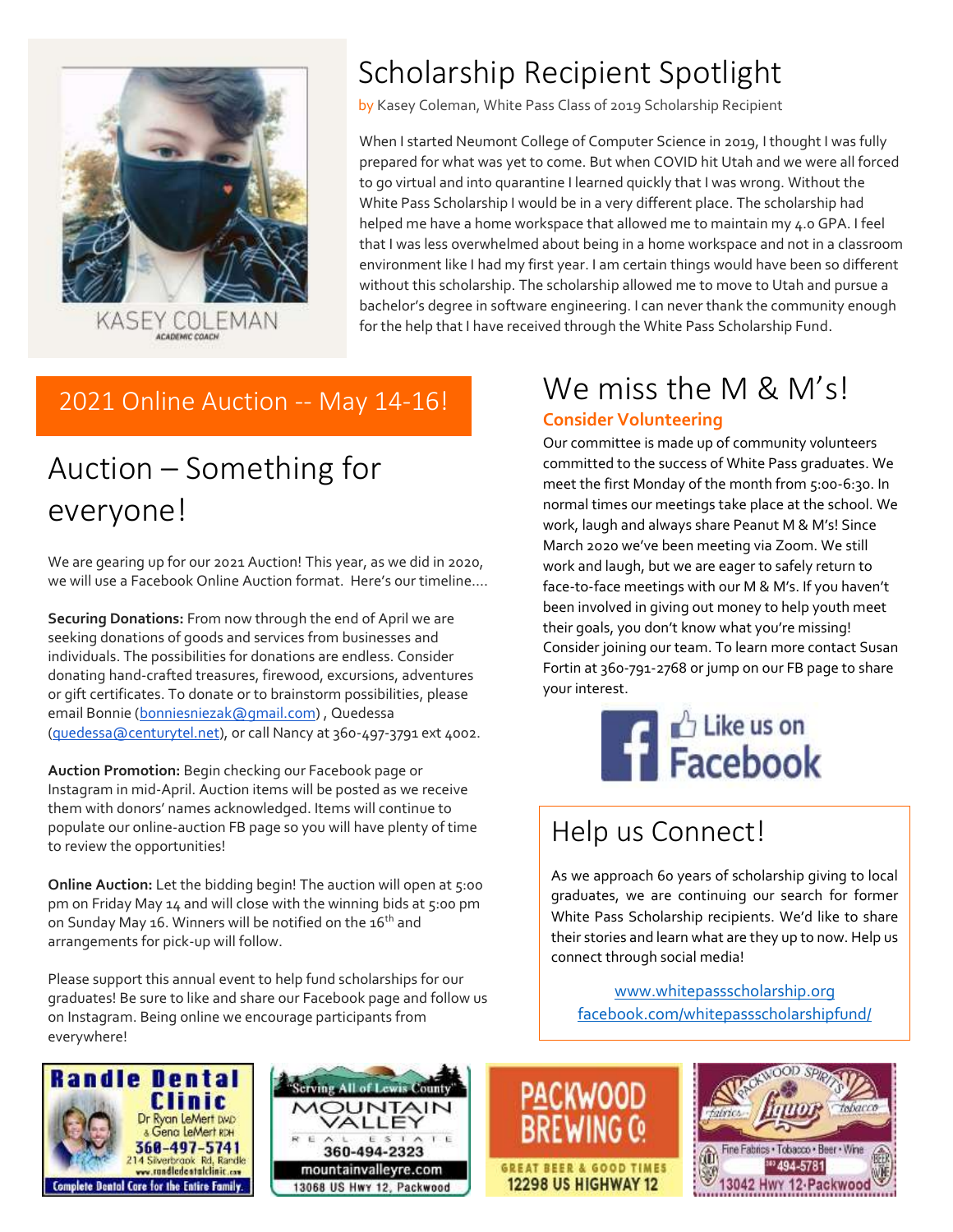## Financial News – It's all about Celebrations!

by Sherry Brown, Treasurer

The greatest thing about the White Pass Scholarship Fund is it is all about *celebrations*! First, we get to *celebrate* how such a relatively small community can give so much. Our local businesses, alumni from around the country, local families and friends honoring someone, and national corporations donate to support our mission of supporting our youth and their educational goals. In 2020 that came to over \$24,000. Then we get to *celebrate* our high school seniors during the application and interview process. This year we had 7 qualified applicants. While we're *celebrating* our new applicants, we get to *celebrate* the past graduates as they send us their transcript to collect their money. This year we paid out \$42,900 to 20 students. What an amazing future these young adults have in front of them. During all these *celebrations* we also get to see the generosity of the community as we put together the auction, whether that is in person or virtual. The volunteers, donors, vendors, participants, and students all come together to make a successful event. Even in a virtual format, our 2020 auction grossed \$18,000! This all culminates in the *celebration* where we actually award the scholarships. This year seven eligible students were awarded \$36,900, plus two multi-year scholarships of \$2,500 per year! Finally, the committee takes a moment to just

|                                                                                                                                                                                              | Jan - Dec 20                          |
|----------------------------------------------------------------------------------------------------------------------------------------------------------------------------------------------|---------------------------------------|
| Ordinary Income/Expense<br><b>Income</b><br>43400 - Direct Public Support                                                                                                                    | 24,489.50                             |
| 45000 - Investments<br>45020 · Dividend, Interest (Securities)<br>45830 · Interest-Savings, Short-term CD                                                                                    | 944.35<br>1,517.06                    |
| Total 45000 - Investments                                                                                                                                                                    | 2,461.41                              |
| 45000 · Special Events Income<br>49010 - Special Events Contributions<br>49020 - Special Events Sales (Nongift)<br>49021 Advertising Sales<br>49020 · Special Events Sales (Nongift) - Other | 300.00<br>250.00<br>15.121.49         |
| Total 49020 - Special Events Sales (Nongift)                                                                                                                                                 | 15.371.49                             |
| 49025 - Auction Ticket Sales                                                                                                                                                                 | 2.547.09                              |
| Total 49000 - Special Events Income                                                                                                                                                          | 18.215.58                             |
| Total Income                                                                                                                                                                                 | 45.169.49                             |
| Gross Profit                                                                                                                                                                                 | 45,169.49                             |
| Expense<br>65000 - Operations<br>65020 - Postage, Mailing Service<br>65025 · Fees<br>65050 - Auction Expense<br>65000 - Operations - Other                                                   | 56.00<br>451.70<br>982.12<br>1.436.59 |
| Total 65000 Operations                                                                                                                                                                       | 2:926.41                              |
| 65200 - Scholarships Awarded                                                                                                                                                                 | 42,942.00                             |
| <b>Total Expense</b>                                                                                                                                                                         | 45.568.41                             |
| <b>Net Ordinary Income</b>                                                                                                                                                                   | $-89892$                              |
| Net Income                                                                                                                                                                                   | -698.92                               |

**White Deep Coholorable Fund** 

*celebrate* ourselves and what we've been able to accomplish since without the committee members orchestrating this wonderful fund, none of it would happen. This year the committee administered accounts totaling more than \$230,000. *So, how do these celebrations apply to financial news you might ask?*

Well, it is all driven by money. First, we try our best to acknowledge our donors with a thank you note and the recent addition of this newsletter. We also facilitate many of our donors with their own goals for giving. For instance, we manage scholarships for local businesses focused on trade schools, Boeing employees focused on 4-year universities, timber companies focused on agricultural schools, memorials focused on students going into education. We do our best to match our specific donors to the best student for their scholarship. We administer over 50 separate scholarships for our specified donors, that's a lot of administrative work to keep up. And since success breeds success, we've been able to entice several donors to support multi-year scholarships and have awarded 6 of these so far starting in 2018.

Currently we are tackling a project to document the history of the committee which can lead to more contact with scholarship alumni. In the last decade we've awarded \$403,000 to 146 White Pass graduates. In the last five years we've had donors support of \$255,000 and paid out \$219,000 in scholarships to 90 students and earned \$128,800 in the auction and raffle sales. In those same five years we've more than doubled our annual income from mid \$40,000 per year to \$103,000 in 2019 as we worked to build our Legacy Fund!

2020 has been a hard year for all of us! Thankfully, our prior planning, hard work and continued donor support allowed us to weather the storm. We were able to work with donors that might have been hit harder than others and use savings to cover so our students still have the opportunities they richly deserve. We're optimistic about the future thanks to the continued support of community, alumni and donors willing to invest in our youth. **We're confident the** *celebrations* **will continue!**





Edward **Jones** AKING SENSE OF INVESTIN edwardjones.com